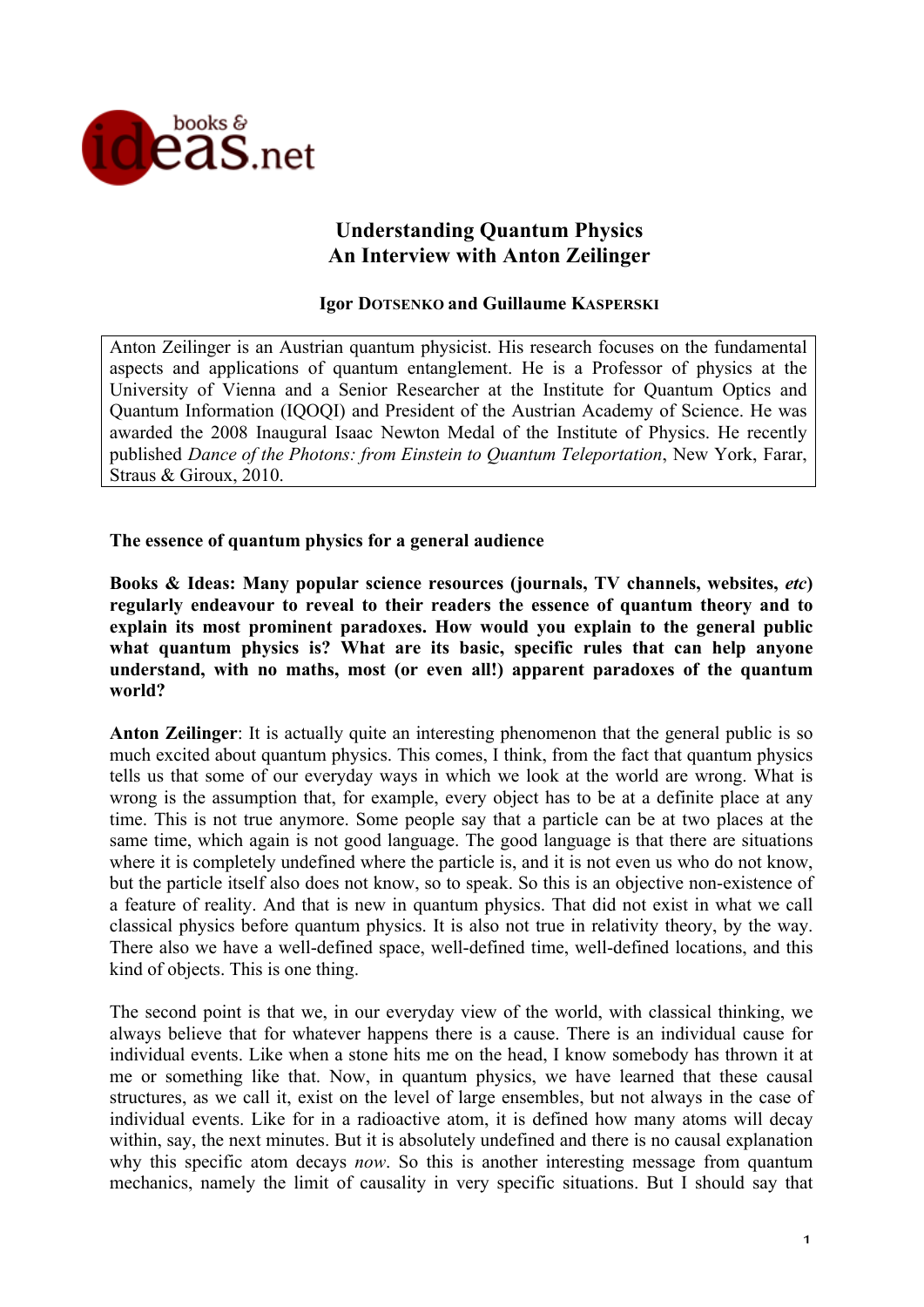many public presentations or discussions make the mistake that they abandon this idea in general. This is not true. One has to be very cautious, when this happens.

The third point, which I would like to convey, is that we can have a situation, where two systems separated by a large distance are connected in a very new way. This is called entanglement, "intrication" in French. It simply means that if I have two particles which collide and interact with each other, and they fly apart, if we just imagine like billiard balls, two billiard balls fly the opposite, two quantum billiard balls would also fly opposite, but it would be undefined in which direction they fly. They fly in all these different directions at the same time. When I make one measurement, I observe one particle, for example, here. Then the other one in that moment changes its state from being possibly everywhere to only being at this place. And it is wrong to assume that I have just revealed where they were before, and that I did not just know it. The particle themselves also did not know. There was no welldefined feature. So to me, these are the general properties of quantum mechanics. In a more technical language, this is related to superposition. To the fact that superposition means various possibilities are superposed in a new kind of description, which we call the quantum state. Superposition of the quantum state is the general feature in that situation. And I should also mention that in my personal conviction, these phenomena are not limited to small systems. So far they are, but this, in my eyes, is a technical issue, and I hope that future bright young people will have the possibility to observe such phenomena also for very big objects.

#### **On teaching quantum mechanics at school**

**Books & Ideas: Science, being a way to unveil Nature, is an intrinsic part of human society. What do you think about properly teaching the basics of quantum mechanics at school on a regular basis? Opponents to this idea refer to the complexity of that subject. But the same argument can be put forward, for instance, about an electron with its size and charge, which is nevertheless presented to schoolchildren**.

**Anton Zeilinger**: When we talk about what can be taught at schools, I always tell my colleagues who work in schools, because I teach for them also, that the most important message, which everybody should take home, also those who will not become scientists, is an understanding of how good the description of nature already is, how precisely we can calculate things. It is not just a way of talking about nature. Like when you step into an airplane, you trust on the Bernoulli law within less than one per cent of validity. It is really fantastic how precise all of this is. When you turn on your Iphone, you use a lot of technologies, but to an unbelievable precision. Some of the devices work only because a certain atom has this kind of features and another atom has another kind of features, particularly, for example, rare earth atoms. They have been used in some modern technologies. So this is the most important message. That science provides a mathematical understanding of the world. And in that sense, I believe that quantum physics should also be taught. Quantum physics, certainly, cannot be taught using all the formalism, all the equations. But it can be taught at school on the phenomenological level. You just tell them. Here are radioactive atoms. They could decay or not. All these kinds of things. I have been giving lectures to children even. You know, six, seven years old. And they understand the concepts. If you tell them the right way. It was quite fascinating and the questions are really challenging. They have very good ideas. I think, this is important, because, it could very well be... Actually, I personally find it unlikely that there would not be a deeper theory as the next step. History has always progressed in steps. And if there is a deeper theory as a next step,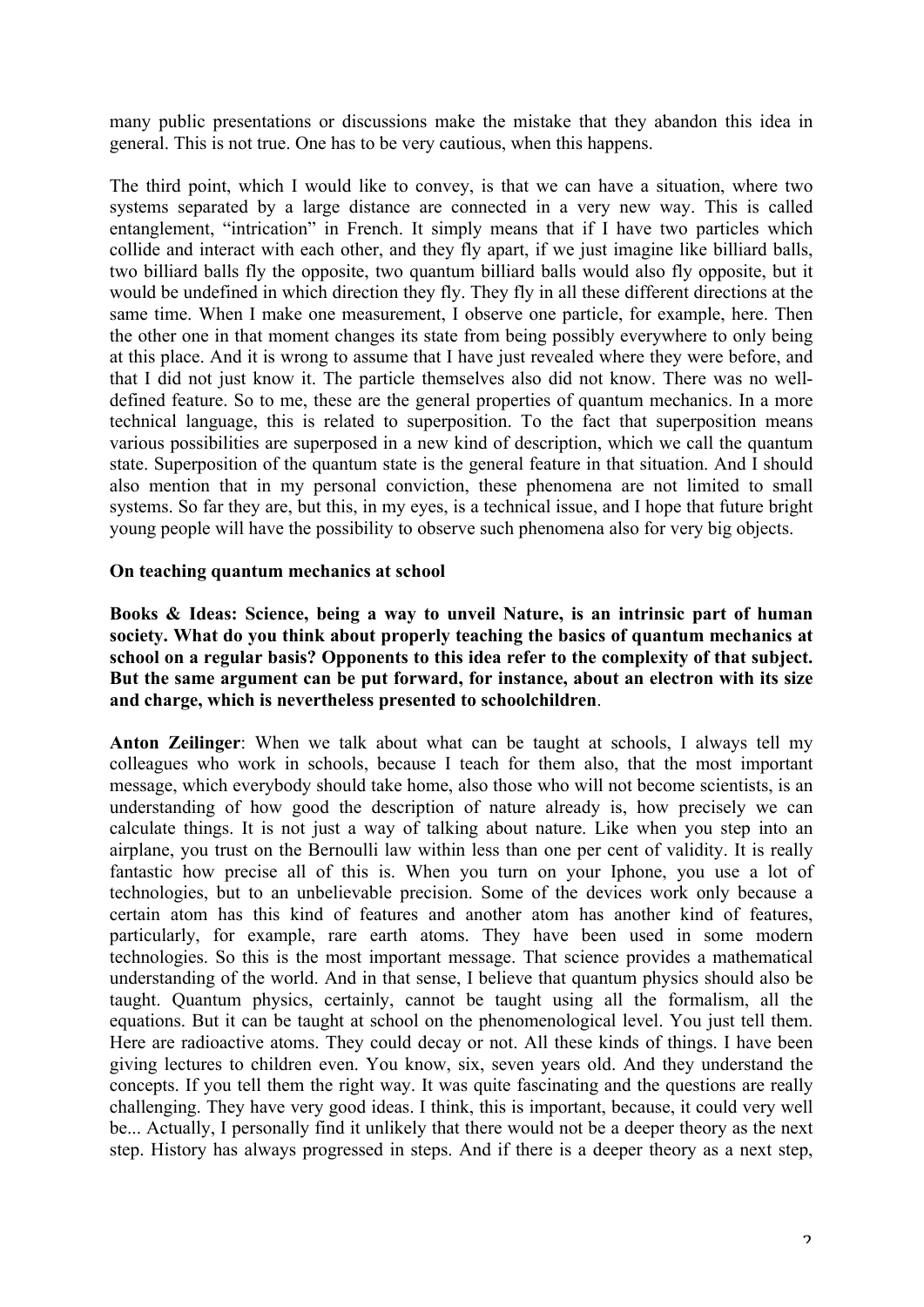then we probably have to change some of our fundamental ways of looking at things. And that should start early. So children should learn very early what the fact is.

## **Remaining challenges in quantum theory**

**Books & Ideas: I would like to address now a more scientific question. Are physicists satisfied with their present understanding of quantum mechanics, whose mathematical basis was developed many years ago? What is the main white spot in quantum theory that we face nowadays, if any?**

**Anton Zeilinger**: Quantum mechanics provides a fantastically precise description of many phenomena. Like, for example, laser is described by quantum mechanics. All of chemistry is described by the Schrödinger equation, which is an equation of quantum mechanics, and so on. It is fantastically precise. The issue is the interpretation. The issue is, what does it mean for our view of the world? And we see a very interesting phenomenon, namely that there are different schools of interpretation, where everyone is convinced that his or her interpretation is the correct one. That he or she thinks that the other ones are completely wrong and there are even sometimes emotional fights.

Now, what does that mean? It means probably that we have not found *the* final way to look at it yet. It probably means that some key of viewing at the world is missing. So, therefore, my personal opinion is that we should look at this discussion of different interpretations as a fruitful discussion, which at some level might lead to something new. But it will lead to something new, if it leaves the philosophical level and leads to consequences, which then can be either seen in experiment or if they lead to a deeper new view, which opens up new directions for science.

## **What is the role of experimental quantum physicists?**

**Books & Ideas: Can we see modern quantum physicists as** *quantum engineers* **trying to apply known laws and rules to build increasingly sophisticated quantum systems and structures (like, for instance, applying thermodynamics to invent and improve a steam engine, or applying solid-state statics to build the Eiffel tower)? Or is there something more fundamental behind their inventions?**

**Anton Zeilinger**: We have seen a very interesting phenomenon in the last twenty years. And that is, there were people who started experiments on fundamental phenomena in quantum physics at the time when these experiments where only motivated by curiosity, even philosophical considerations, because the predictions of quantum mechanics are counterintuitive. They are mathematically precise, but counterintuitive. So these experiments were started, and they confirmed quantum mechanics.

So, you could say why did we do these experiments? Well, there were interesting consequences because they suddenly opened up the mind of people to the question: "What could we do with it?". And there is a big difference between knowing something from the book or having it realised in the laboratory in real experiments. I saw that myself when we did the experiments on two slit diffractions of neutrons thirty years ago. It was clear what came out, but after talks even famous physicists came and said: "It really works that way?" Isn't that interesting? And that opens up the mind of people for the next step, and for the next step after the next step, and so on.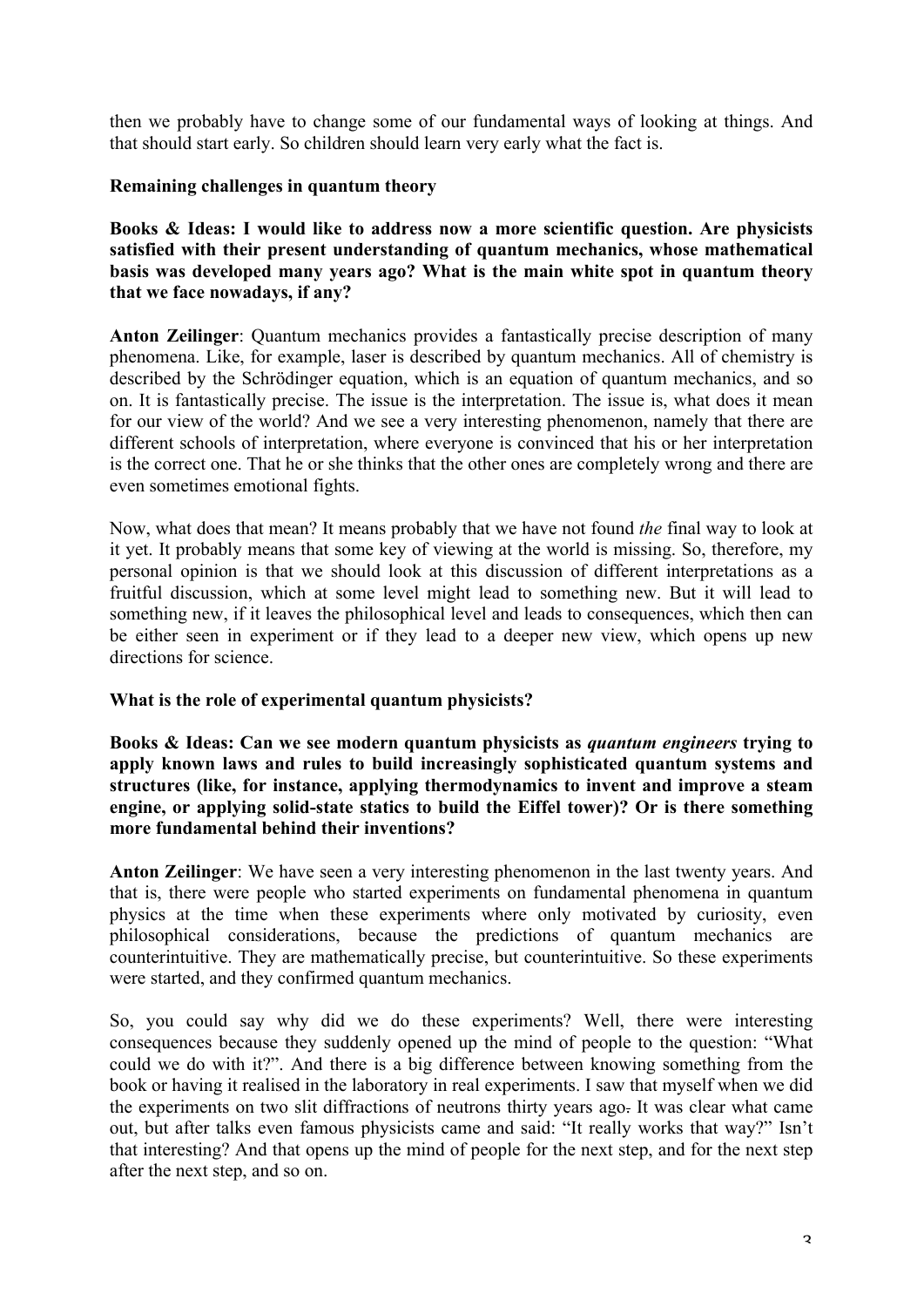We are at the level now, where we have come out of these fundamental experiments, where we have development of many new techniques which, I am really convinced, will lead to a new technology, quantum information technology, new computers. I am convinced that we will have this because there is no fundamental reason, which tells that this is not possible. It is a bit of a challenge, but that's a different story. It will be done.

On the other hand, it also has sharpened our intuition of what is really interesting in quantum mechanics, and what are really the foundations. And there is a new school now. Young people, in theory, work on what is called the reconstruction of quantum mechanics. What are the basic principles from which we can derive this modern theory? And there is a little progress. There is really hope that we can put quantum physics now on a more solid conceptual level, which, I am convinced, will open us again up for going further.

#### **What are the main questions now for modern physics?**

**Books & Ideas: By the end of the 19th century, there were only several "minor" questions left to be answered by physicists. The rest of our understanding of Nature seemed to be complete and solid. But it was exactly these several issues that gave birth to the age of quantum mechanics. In your opinion, what is the most pressing issue nowadays, the main topical question to be answered by modern physics, which might lead to the next revolution in our understanding of Nature? (I know that it is hard to make predictions, especially about the future, but we never give up…)**

**Anton Zeilinger**: If we look at this status of science today, it is one of the most successful things which mankind ever did. It's fantastic. It's completely changed our lives in an immediate way. Many of us would not be alive anymore without the progress of science, and medicine, and so on. So, this is quite clear. The question is, where do we stand? And I personally believe that most of the future is ahead of us. If we just consider history, modern science starts with Galileo or with Newton, people like that. So, it is not more than 300 to 400 years old, which is nothing on the scale of the history of humanity. So, I find it very unlikely, that we have found most of it. So, if somebody, for example, believes that we are close to the theory of everything, then my reaction is: "Probably, we should have more fantasy for many possibilities".

And if you ask about open questions, there are many open questions. The famous example is the unification of the two best theories which we have in terms of the conceptually deep. And that is general relativity theory and quantum mechanics. These still stand separately. Why is this an issue? Because, there are actually some conflicts between the two theories. In relativity theory we have space and time well defined, but in quantum mechanics we learn that the sources of space – masses – can be in a superposition of being in different places, which means that space cannot be well defined at some level. And the fact that some of the brightest minds in physics have been working on this issue for eighty years now, at least, and have not found a solution, means that the solution will be extremely deep. It will be extremely significant if somebody finds it, and it will probably be in a direction where nobody expects it to be. That has happened before in science. So this is one of the interesting challenges. And I think that it is basically like Einstein. Einstein was not known when he did his things. Any young physicist can make a contribution. I am really convinced of this, if he or she adapts the right background while training.